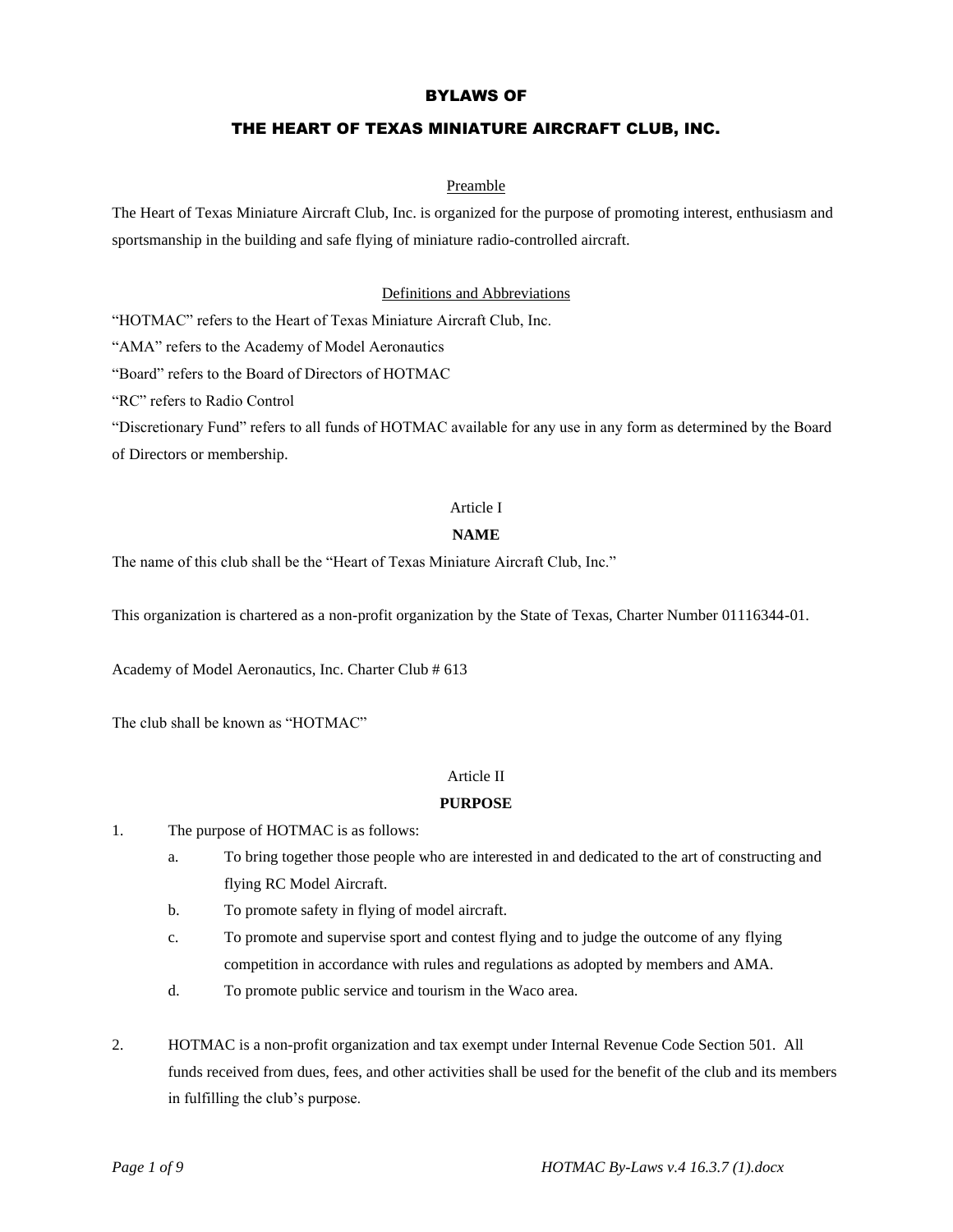## Article III

#### **MEMBERSHIP**

- 1. Only persons of good moral character shall be eligible for membership.
- 2. An applicant for membership must receive a majority vote of the Full members in attendance at the first regular or special called meeting of the club membership in order to gain admission.
- 3. Each applicant for membership must be a member in good standing of AMA or must have applied for membership in AMA. Applicants for membership awaiting acceptance by AMA may be approved for HOTMAC contingent upon approval by AMA. Any HOTMAC member who ceases to be eligible for AMA liability insurance coverage is immediately and automatically suspended from the right to use the club flying field and to participate as a pilot in HOTMAC sponsored, or sanctioned events, and must immediately notify the President of HOTMAC.
- 4. Each member of HOTMAC shall strive at all times to promote the interest and purpose of the HOTMAC club and shall conduct himself/herself on the flying field in a manner that reflects the true sportsmanship and enthusiasm of the club. Members shall be considerate of the safety of other members, their planes and equipment.
- 5. All members shall be bound by the rules adopted from time to time by the membership including rules set out in the HOTMAC manual regarding field conduct and safety, frequency use and control and other matters. Persistent violation of any HOTMAC rules shall be cause for immediate suspension of membership privileges by the Board, subject to membership review at the next meeting of the membership.
- 6. No person shall be given flying instruction until he/she has become a member of AMA and HOTMAC as required in these By-Laws.
- 7. The following memberships are available:
	- a. Full Membership

Unless an applicant qualifies and applies for a membership type set out hereafter, each applicant will be considered for Full membership, which requires that all fees and dues be paid, without exception. Only Full membership of HOTMAC has voting privileges. All officers, directors, or candidates for office or directorship must be Full members.

b. Associate Membership:

Applicants who live a substantial distance from Waco, and who will only occasionally fly at the club field or attend meetings, shall be eligible for Associate membership. Associate membership annual dues will be \$40.00. Associate members are entitled to all benefits of club membership except the right to vote. Full-time students are eligible for Associate membership only as long as they are full time students. Once Associate student members cease to be full time students, they must apply for Full membership or Associate membership as provided for in the Bylaws. Qualification for Associate membership will be determined on case-by-case basis by the Board of Directors. Associate membership is also subject to review by the Board, which may determine that an Associate member no longer qualifies for Associate membership in which event he/she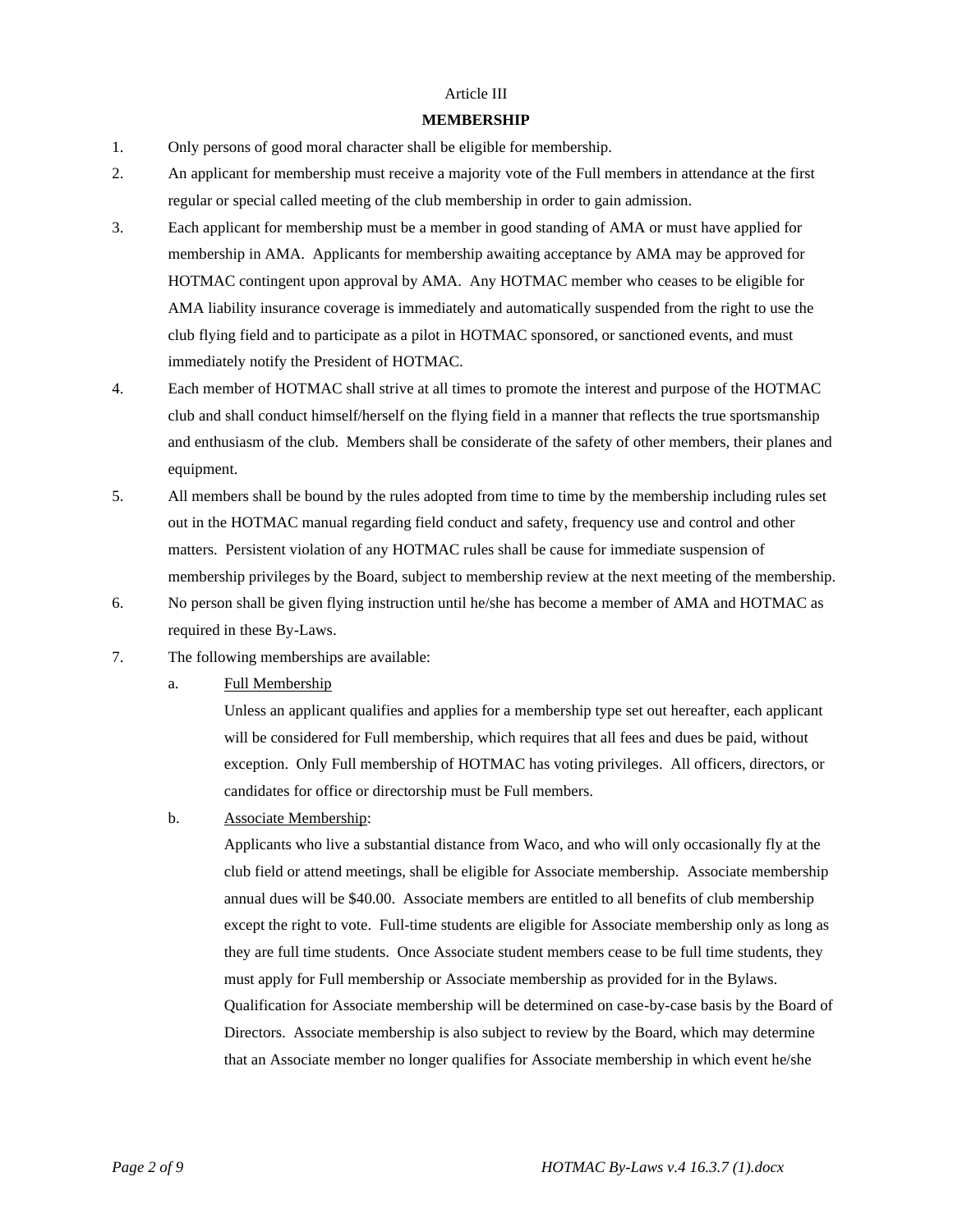must request Full membership and, upon approval, pay the Full membership fee. (See Article IV l.a.)

#### c. Junior Membership

Junior Membership will be free to children and youth under the age of 19 years as of July 1 of each calendar year. When a Junior member has reached 19 years of age as of July 1, the appropriate dues will become due and payable for the applicable Full or Associate membership category.

## Article IV

#### **DUES AND FEES**

- 1. The dues for HOTMAC members are as follows:
	- a. Annual dues for Full member are \$96.00, and are due and payable on or before December 31 of the preceding year. Failure to timely pay dues shall result in the removal of member from the club's roster. Annual dues and fees may be subject to change by the membership of HOTMAC upon recommendation of such change by the Board. HOTMAC dues and fees may be paid to the club Treasurer or to one of the Officers or Board of Directors. Dues for new members joining after January will be prorated to the number of months remaining in the club year, including the month during which the member application is approved. New member applications approved after October 31 and paying the Full Membership dues will be considered as paying the full dues for the remainder of the current year and the dues for the following year.

#### Article V

#### **FINANCES**

#### Assessments:

- 1. Any assessments contemplated by the Board shall be presented to the HOTMAC membership at a regular meeting or at a special meeting called for this purpose.
- 2. No assessment may be levied by HOTMAC unless all members have been notified of the proposed assessment prior to the vote on assessment.
- 3. A two thirds majority of the voting members in attendance is required to approve an assessment.

## Income

- 1. All remaining funds after expenditures from any event shall be deposited in the HOTMAC discretionary fund.
- 2. Any disbursement of club funds, other than for direct expenses of the project through which the funds are raised, and except as provided for in (3) below, or disposal of HOTMAC property must be approved by a two-thirds majority of the voting members in attendance at a regular or a special called meeting.
- 3. Discretionary fund: The President and a majority of the Board of Directors may approve the disbursement up to \$1000.00 in a 30 day period of HOTMAC funds.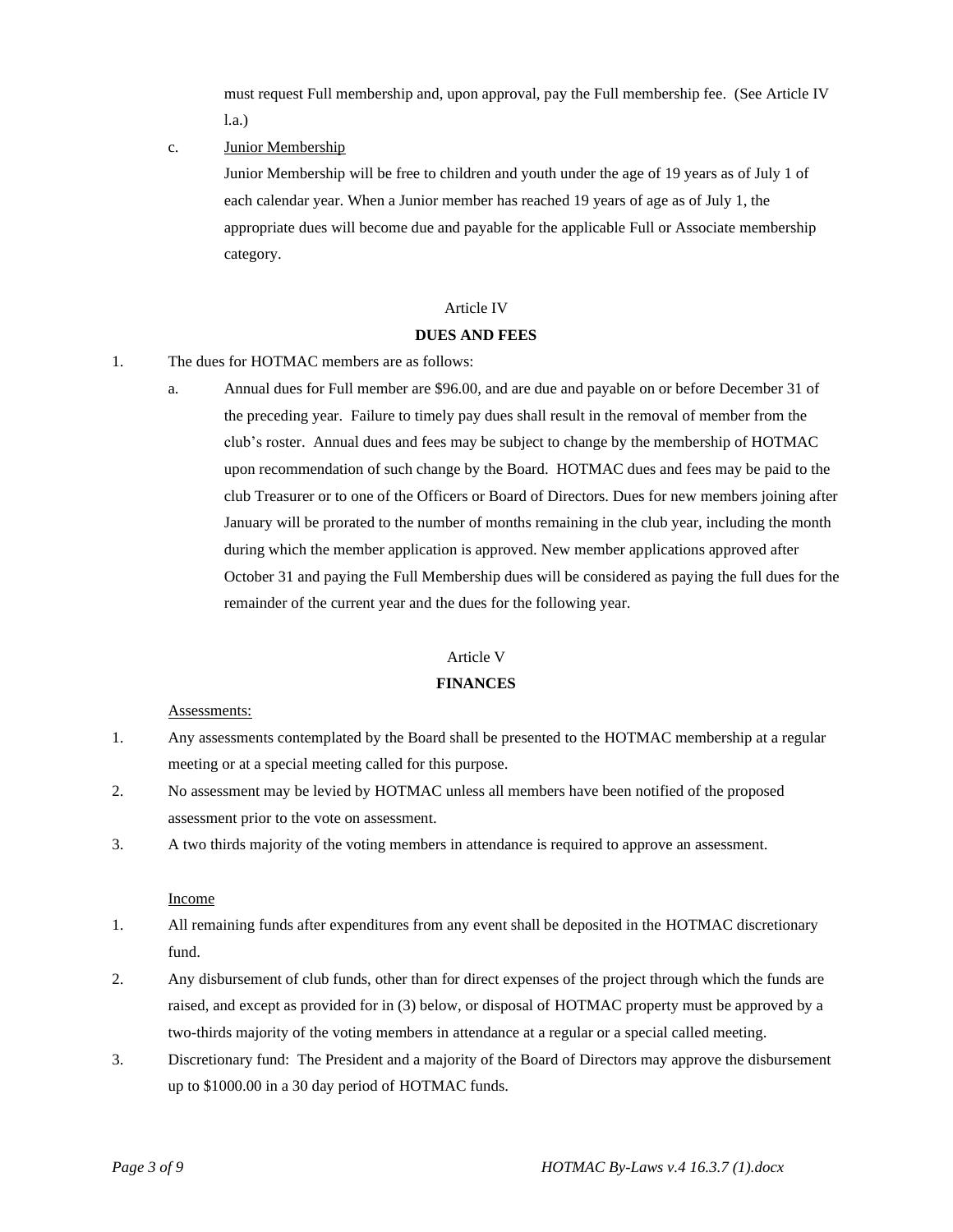4. All purchased or donated items become the property of HOTMAC.

## Article VI

## **OFFICERS**

The officers of this club shall consist of the following:

- A. President
- B. Vice President
- C. Secretary
- D. Treasurer
- E. \*Safety Officer
- F. \* Field Marshall

\*Appointed by the President

#### Duties of the Officers

- 1. President: It shall be the duty of the President to preside at all regular or special called meetings of the membership or the Board. The President shall set the agenda and keep order and decorum at all times during meetings. The President shall rule on any question as it its propriety, including questions of order or interpretation of the By-Laws of HOTMAC. Should the President rule a question out of order, he/she will instruct the member as to the proper order of business to bring the question to the floor. The ruling on any question may be appealed by any member to the Vice President, and through him/her to the membership of HOTMAC, in which case the President shall turn the chair over to the Vice President for settlement of this particular question by a majority vote of the voting membership present. After the question has been settled by a vote of the membership, the Vice President shall return the chair to the President.
- 2. Vice President. It shall be the duty of the Vice President to assist the President in the duties of his/her office. The Vice President shall preside at all meetings of HOTMAC when the President is absent. The Vice President shall act as an advisor to the President and shall act in the capacity of the President when the President is incapable of performing his/hers duties. It shall also be the duty of the Vice President to secure and organize the programs for the monthly meetings. In the event the President shall be unable to fulfill his/hers duties as President, or shall resign or become permanently incapable of performing his/her duties, the Vice President shall assume the duties of President for the remainder of the year, subject to approval at the next meeting of the membership by the majority of the members present.
- 3. Secretary: Secretary shall record minutes of all meetings of HOTMAC and the Board.
- 4. Treasurer: The Treasurer shall collect all monies due and shall keep a record of monies disbursed by the club. The Treasurer shall obtain an itemized receipt for all HOTMAC funds expended, and must keep complete, timely and accurate ledgers of all transactions, which shall be available for review by all HOTMAC members at every regular meeting of the membership.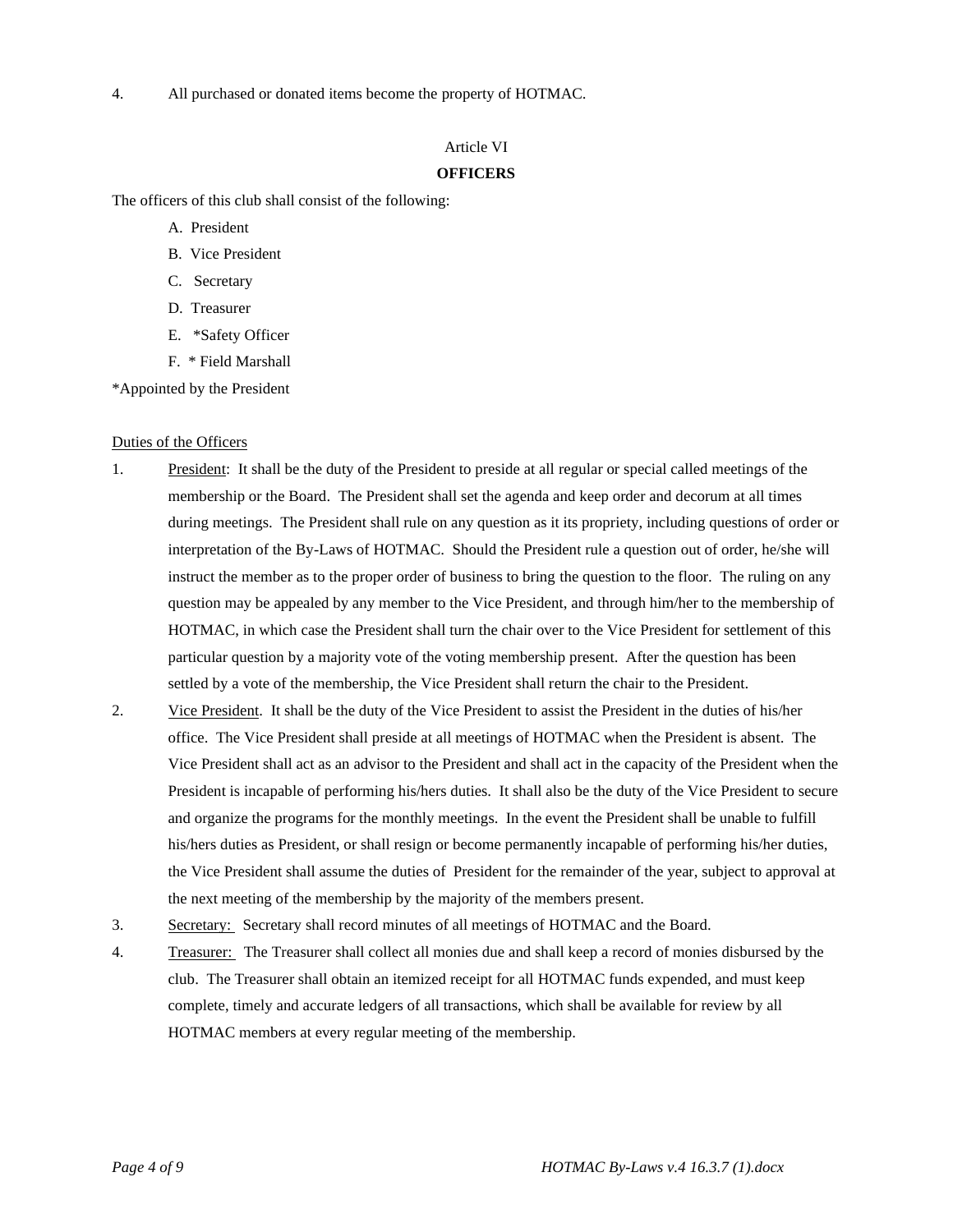- 5. Safety Officer: Shall be responsible for chairing the Safety committee and ensuring existing rules are enforced. The safety committee shall be made up of three appointed members. The duties include processing the grievance forms and following the existing grievance procedure documented in the By-laws.
- 6. Field Marshall: The Field Marshall shall be responsible for establishing "mowing crews" and "mowing equipment maintenance crews". He/she will be the one to call for work parties, and recommend tools to be used.

## Election and Terms of Officers:

- 1. All candidates for any office must be members of HOTMAC, and of AMA and may not be an Associate, or Junior member.
- 2. All officers shall be elected to the term of one year, beginning January 1, and ending December 31. The term of officers filling an unexpired term shall end on December 31, as well. Nominations will be made for each office at the regular November meeting and election of officers will take place at the regular December meeting.
- 3. The Vice President shall be a candidate for President.
- 4. Nothing herein shall be construed to prohibit any officer from succeeding himself/herself.
- 5 If any officer with the exception of the President, shall resign or become unable to perform his/her duties, the President shall appoint another to fill the unexpired term of the officer from the membership of HOTMAC subject to the approval of a majority or the voting members present at the next regular membership meeting.

## Article VII

## **MEMBERSHIP MEETINGS**

- 1. The membership of HOTMAC will meet in regular meetings as designated by the Board, but no less than once every calendar quarter.
- 2. Special meetings may be called by the President or a majority of the Board with at least three (3) days notice to the membership, to consider any item of business deemed to require an immediate vote of the membership.

## Rules of Order

- 1. Roberts Rules of Order shall govern parliamentary procedure at all membership and Board meetings.
- 2. All voting members shall have the authority to present motions from the floor at any regular meeting of the membership. If the President believes it necessary, he/she may refer any matter to the Board or to a committee for consideration and recommendations to the membership at the next regular membership meeting.
- 3. Members shall have their motions well-prepared and organized, preferable in writing, prior to presentation.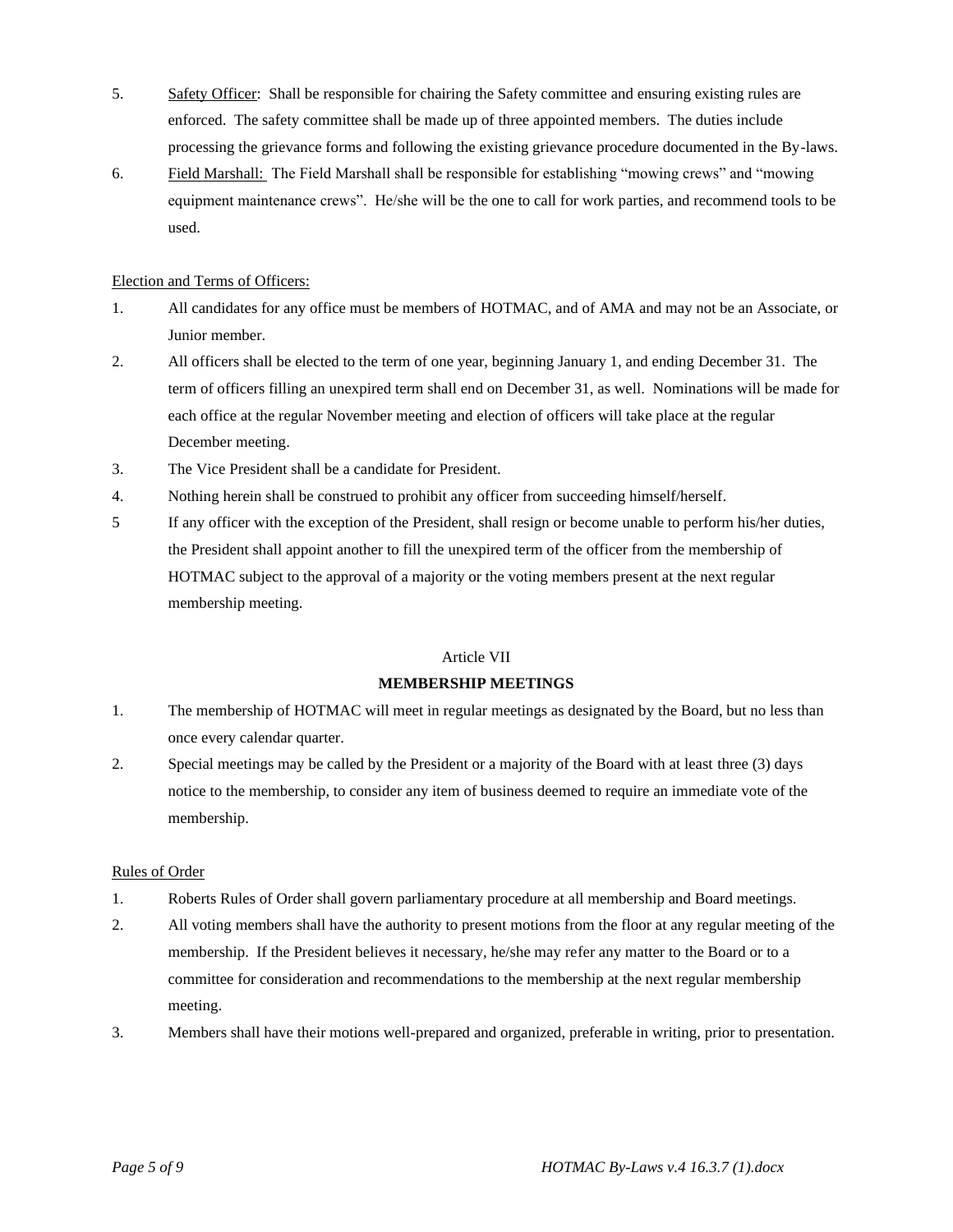## Bylaws Amendments

- 1. These Bylaws may be amended by a two-thirds majority of voting members present only if the membership is notified of a proposed amendment prior to the meeting at which the vote will take place.
- 2. All proposed amendments must be in writing and signed by the member or members proposing the amendment.
- 3. Any amendment offered from the floor in the form of an oral motion shall be tabled to allow the member proposing the amendment time to reduce the proposal to writing and to present it to the club membership.

#### Regular Order of Business

All meeting of the membership shall follow the following general order.

- 1. Call meeting to order
- 2. Minutes of previous meeting and Board meeting
- 3. Treasurer Report
- 4. Committee Reports
- 5. Old Business
- 6. New Business
- 7. Adjournment
- 8. Program

#### Article VIII

## **BOARD OF DIRECTORS**

- 1. The management of the affairs of the club shall be vested in the Board of Directors who shall have the authority to establish and administer its policies. Official decisions may be made by a two-thirds (2/3) majority mail vote or by quorum at a Board of Director meeting. A quorum shall consist of a least 50% of the current board members. Official decisions shall be consistent with the stated purpose and objectives of the AMA as set forth in its By-laws and where those by-laws are not specified, bested in the sound discretion of the Board of Directors.
- 2. The Board of Directors shall consist of five (5) members including the President, who shall act as the chairman. Two (2) board members are elected each year for a term of two (2) years. Nothing herein shall be construed as prohibiting a board member from succeeding himself/herself. All candidates for Director must be members of HOTMAC, and may not be Associates, or Junior members. Members may nominate candidates for Director in the same manner and subject to the same rules as provided for the nomination of candidates for office.
- 3. No member of the Board shall have more individual authority then any other member of HOTMAC. A quorum of 50% of current board members is required for Board action. The President shall vote only in the event of a tie between the Directors present.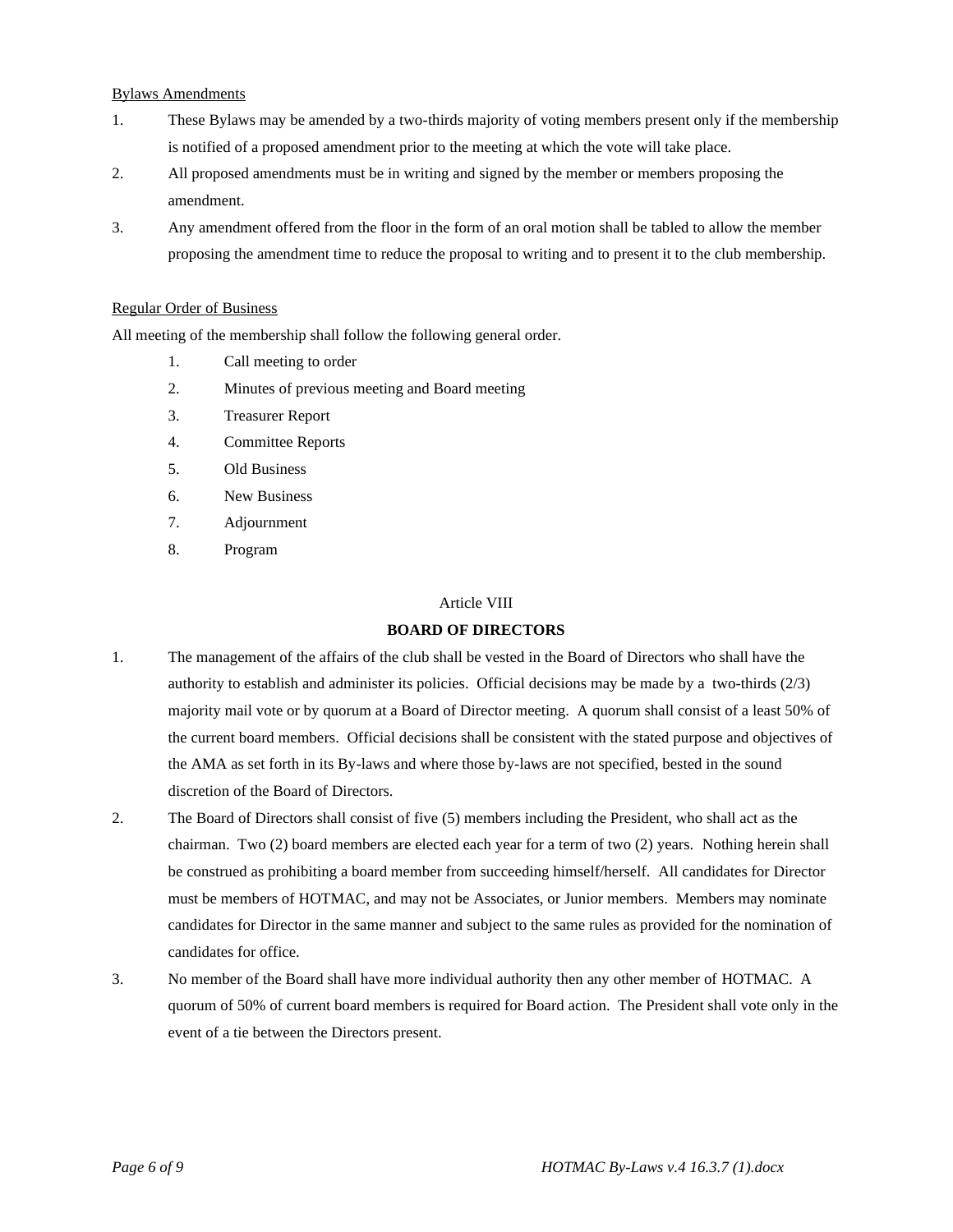- 4. Directors shall formulate and offer to the membership for approval such matters as Bylaws amendments, activity proposals, expenditure, asset, disposal, and any other matters deemed appropriate by the Board, as may be desirable and necessary for the effective conduct of HOTMAC affairs.
- 5. The Board shall serve as custodian, auditor and manager of all HOTMAC assets and financial affairs.

## Regular and Special Called Meetings.

- 1. The Board shall meet once a month at a time and date to be set by the President. Minutes of the meeting will be kept and published. At the Discretion of the President, the Board minutes will be distributed with the club newsletter will be read to the membership at the monthly membership meeting.
- 2. Special called meetings shall be held whenever deemed necessary and called by the President, or by a majority of the Board, with written notice of three (3) days.

## Article IX

# **Resignation, Termination, Disciplinary Action, Expulsion and Reinstatement of Membership**

- 1. Any member in good standing may resign his/her membership by giving a written notice to the club.
- 2. If any member ceases to have the qualification necessary for membership in AMA his/her membership in the club shall thereby terminate, subject to reinstatement upon restoration of eligibility.
- 3. This section provides for enforcement of the Safety Rules that are related to flying activities. Any other unacceptable behavior by an individual member or members, as defined by the Board of Directors, become the responsibility of the Board of Directors as stated in Article VIII Board of Directors, Duties, Item 1 of these By-Laws. Any individual may be expelled from membership from the club by a two-third (2/3) majority vote of the Board of Directors, in the Board of Directors determination, such individual willfully commits any act of omission which is a violation of any of the terms of these Articles of Incorporation and By-laws, or Rules of the AMA, or which is detrimental to the Club, the AMA or model aviation.
- 4. Any member who is expelled from membership may be reinstated to membership only by two-thirds (2/3) majority vote of the Board of Directors.
- 5. The Board of Directors shall have the discretionary authority to provide for and to impose disciplinary action for such act or omissions, which do not justify expulsion from membership.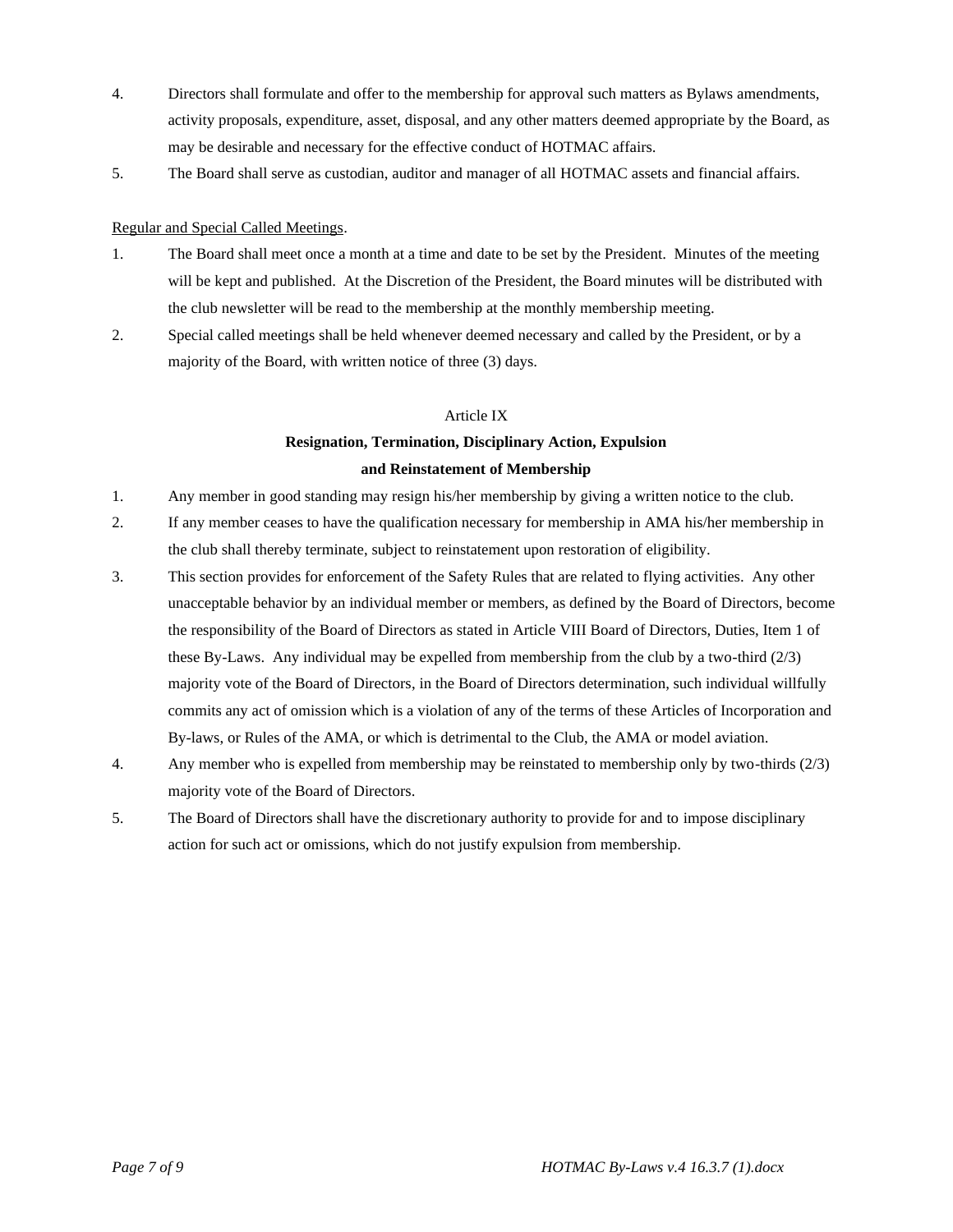#### Article X

## **GRIEVANCE PROCEDURE**

(Ground and Flight Safety Rules)

#### Purpose

1. The grievance procedure provides a mechanism to enforce existing safety rules by providing a progressive disciplinary system when needed. Most complaints can be resolved informally. If a complaint is serious or cannot be resolved informally, the matter should be referred to the Safety Committee for its consideration by means of a Grievance form to be filled out and turned into the Safety Committee Chairman.

# **HOTMAC GRIEVANCE FORM**

| Name of Violation: |                                                                                      |                                                                                                 |
|--------------------|--------------------------------------------------------------------------------------|-------------------------------------------------------------------------------------------------|
|                    |                                                                                      |                                                                                                 |
|                    |                                                                                      |                                                                                                 |
|                    |                                                                                      |                                                                                                 |
|                    |                                                                                      |                                                                                                 |
|                    |                                                                                      |                                                                                                 |
|                    |                                                                                      |                                                                                                 |
| 2.                 |                                                                                      | <b>Safety Committee</b>                                                                         |
|                    | The Safety Committee shall use its judgment in carrying out action on the following. |                                                                                                 |
|                    | a.                                                                                   | A grievance form will be filled out and turned into the Safety Committee Chairman and least one |
|                    |                                                                                      | witness is required.                                                                            |
|                    | b.                                                                                   | <b>FIRST VIOLATION</b>                                                                          |
|                    |                                                                                      | 1. Viewpoints of both complainants and accused will be considered.                              |

- 2. Complainant's name will be disclosed
- 3. A verbal reprimand will be given to the accused by the Safety Committee, and this
- will be recorded in the Committee Files.

## c. SECOND VIOLATION

- 1. Complainant's name will be disclosed
- 2. The accused has the right to a written rebuttal, to be reviewed by the Committee.

3. If the Committee so decides, the flying privileges of the accused will be suspended for thirty (30) days. Written notice of this shall be issued and a copy published in the Club newsletter.

#### d. THIRD VIOLATION

1. Committee will notify the accused in writing and the Club members via the Club newsletter that the Club will vote on the expulsion of the accused at the next meeting.